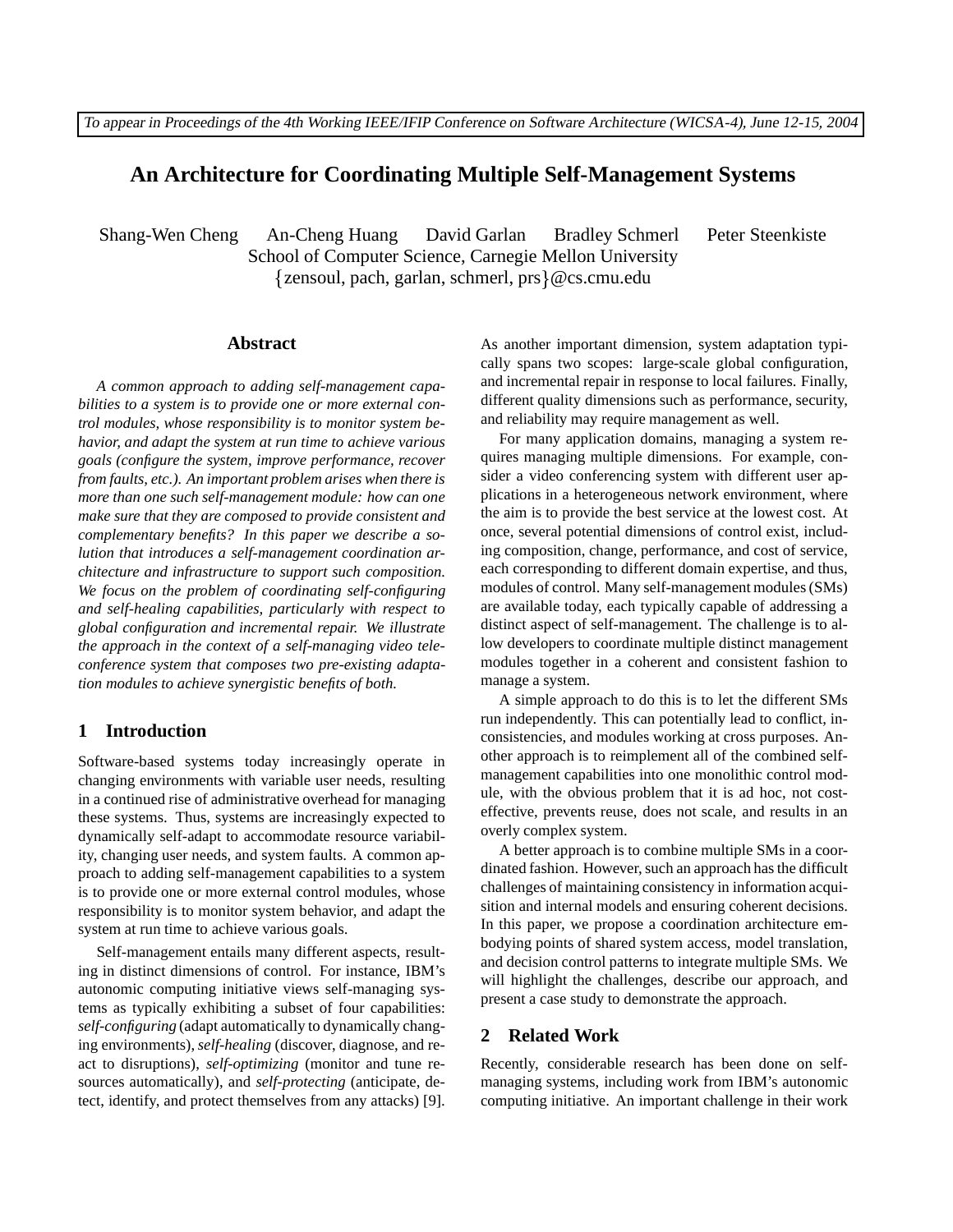is the coordination of multiple autonomic elements to form a cooperative system, where an autonomic element embodies a system element managed by an autonomic manager, similar to what we term *self-management module*. Our work shares a similar challenge in that we attempt to coordinate multiple SMs to manage one system, which itself contains multiple elements.

To the best of our knowledge, no one has explicitly addressed the problem of coordinating multiple SMs to manage a single system. A few approaches (e.g., [22]) show promise of a comprehensive architecture to address multiple aspects of self-management, but have not carried the results through to implementation. In comparison, our work addresses this problem, with a focus on the aspects of global configuration and incremental adaptation in the context of self-configuring and self-healing capabilities. Various researches address the dimensions of self-management mentioned before, including the areas of system composition, smart components, and incremental adaptations.

Previous work on service composition frameworks have attempted to automate the generation of global system configuration given certain constraints and/or optimization criteria. Most of these efforts explore a path-based (e.g., Panda [28] and Ninja [13]) or graph-based (e.g., SWORD [27]) service composition model to transform the given input(s) to the desired output using a series of format adaptors. The Libra framework [19] aims to automate the optimal composition of services across the wide-area network using service-specific knowledge.

Research on smart components (e.g., smart servers, smart databases) that adapt to changes in the environment provide building blocks for self-management systems [21, 23]. Some of these have the ability to form a selforganizing system (e.g., [12]). Finally, several researchers take the approach of using externalized mechanisms to dynamically adapt a running system [5, 7, 8, 14, 26]. Due to the nature of dynamic, run-time adaptation, their work have focused on incremental adaptation.

Depending on application domains, different selfmanagement decisions might be based on different quality attributes such as performance, security, and reliability. In more complex cases, a combination of attributes may need to be considered by using utility models. For example, some of the work on dynamic adaptation applied their SMs to systems with primarily a performance concern [5, 7, 14].

#### **3 Coordinating Self-Management Modules**

To harness multiple self-management capabilities for a system, we propose to use more than one existing SM in a coordinated fashion. However, the question is, how can one make sure that the modules work together to provide consistent and complementary benefits?

Adopting IBM's autonomic computing control loop

point of view, we can identify three phases of interaction:

- Sense The SM first senses and aggregates information from the system and updates its model(s) of the system.
- **Evaluate** Sensed information is analyzed, based on certain metrics, to decide on the course of corrective action.
- **Act** The planned course of action is carried out on the system to improve or correct the state of the system.

Central to all three of these are internal models to make the overall control work. When multiple SMs have to be coordinated, each of these phases introduces a potential point of conflict and inconsistency. As a result, there are three technical challenges to address.

**(1) Consistent system access.** Each SM needs to obtain some information of the managed system for decisionmaking. Each SM also needs to change the managed system. For instance, SMs for a video conferencing system might need to know the connection latency or component cost. If the the same information is collected from multiple, different sources—e.g., one source reports a cost of \$10, and another a cost of \$100—the SMs may arrive at different conclusions about the system, and thus potentially make conflicting decisions. A different issue arises when a single observation such as latency may require multiple sources of information. In such a case, consistent interpretation in the sensors themselves is important. Likewise, when two SMs want to change the same components, their actions may need to be synchronized to ensure consistent outcome. Thus we need to ensure the consistency of sensed information from the environment and of actions on the system.

**(2) Non-conflicting decision.** The SMs must evaluate or interpret the sensed information to make decisions. To do so each SM needs to base its interpretation and evaluation on certain metrics, possibly in the form of utility models, to make decisions. These metrics might include performance, reliability, security, or cost, and, as mentioned before, the SMs might focus on different metrics. In the video conferencing example, a composition SM might evaluate metrics of overall service requirement, while a service-change SM might evaluate metrics on adding a user to the conference. Because of the different focus, the SMs can potentially make conflicting decisions. For example, given the same component cost of \$100, the composition SM might consider it a low cost, while the service-change SM might consider it high. In a different scenario, the service-change SM might need to join a new user to the video conference, while the composition SM might instead want to recompose the entire conferencing session. If each works independently, the resulting changes could conflict with one another, and possibly leave the system in a broken state. Therefore, we need to ensure non-conflicting and complementary decisions.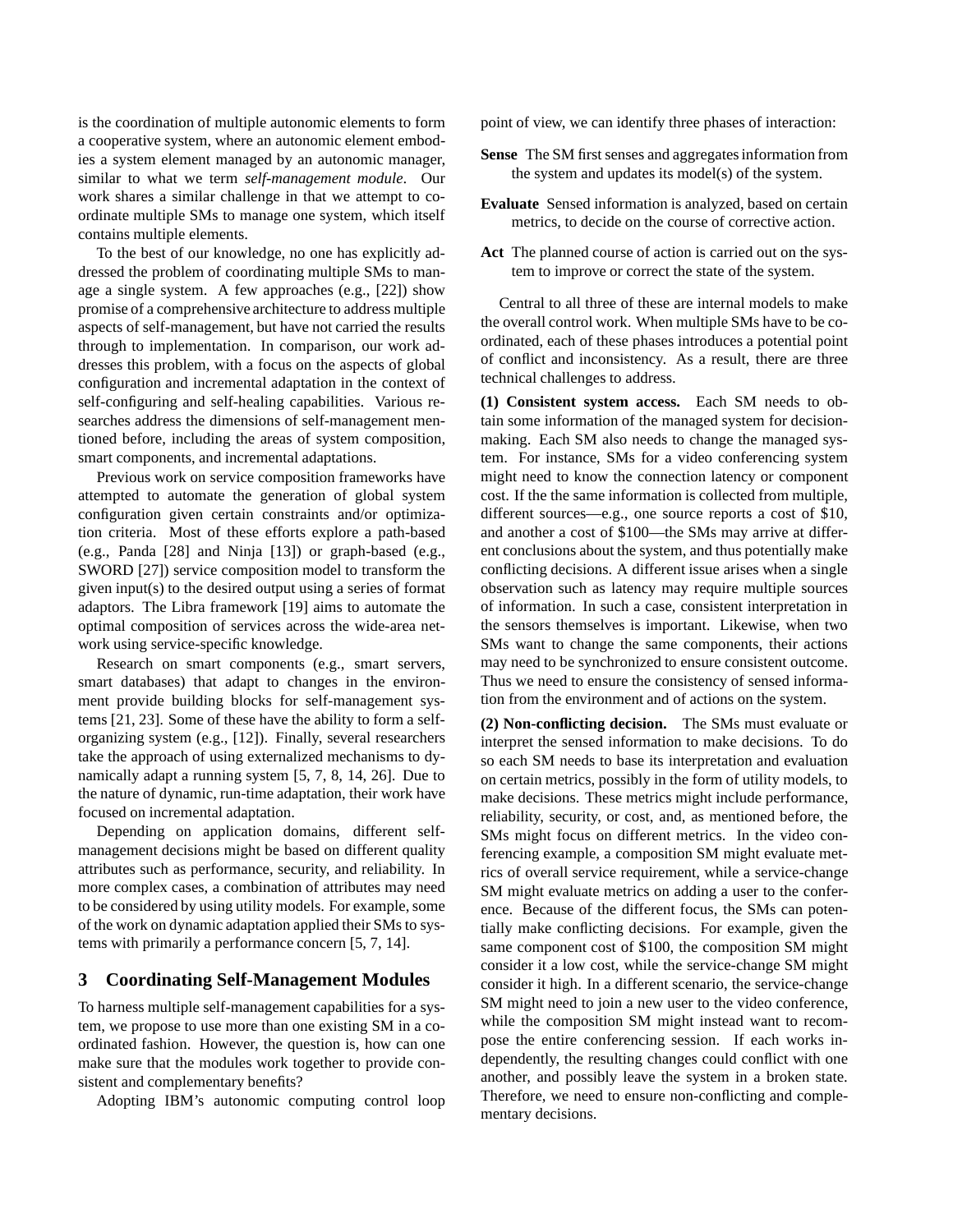**(3) Consistent model.** Each SM has an internal model of the system, which will most likely focus on different aspects and reveal different level of details of the system. For example, the service-change SM might maintain an architectural model of the video conferencing system, while the composition SM might keep a detailed structure of all of the conference elements. Because the models are the basis of self-management decisions, the coordinated SMs must have a consistent view to achieve synergy. Consequently, we need to ensure consistency across the models.

A solution should address all parts of the coordination problem by ensuring consistency in the sensed information and action, by coordinating metrics and decision, and by ensuring model consistency. In this paper, as a first step, we focus on addressing the first and third challenges. We briefly discuss the issues of decision coordination, but reserve a comprehensive solution of the second challenge for future work.

# **4 Our Approach**



**Figure 1. Coordination Architecture**

Our approach to address the core issues of consistency and coherence identified in the previous section can be summarized in three conceptual parts. First, we identify three commonly recurring mechanisms for system access, and propose an infrastructure that shares these mechanisms to eliminate redundancy and conflicts due to system changes, and to ensure that all models across the various SMs reflect the system changes.

Second, in order for the SMs to cooperate on a decision, they need to exchange model information. Furthermore, the sharing of the system access requires a common representation of system information, which may differ from the SMs' internal models. Hence, we propose a translation infrastructure to enable model exchange and system access.

Third, in order to reach a single, coherent decision among multiple SMs, coordination of the decision process is crucial. Therefore, we propose to coordinate evaluation metrics among the SMs and to enforce a control pattern that allows the SMs to cooperatively make decisions.

These three results are embodied in a coordination architecture, shown in Figure 1. Self-management module 1  $(SM_1)$  interacts with  $SM_2$  via the model translator in the translation infrastructure.  $SM_3$  corresponds to the general case. Each  $SM_i$  accesses the system and its surrounding environment using the system access infrastructure, also by way of translation. The system access components send notifications to the SMs via translation. Finally, each of the translation components uses the translation repository. In the following subsections, we describe in detail the roles of each part, and how they work together.

This approach provides common infrastructures to coordinate SMs and produce consistent and coherent selfmanagement systems. The common infrastructure further hides lower-level system access details from the SMs, allowing developers of self-management modules to concentrate on the more abstract management logics. Our approach thus reuses common mechanisms, reduces the cost of composing multiple SMs, and potentially promotes the development of more SMs for others to reuse and compose self-management systems down the road.

#### **4.1 System Access**

Most SMs use these three mechanisms to get information into and out of the managed system:

**Environment measurement.** This mechanism supports the observation and measurement of various states of the system and the system environment, including component properties such as load and liveness, and connection properties such as latency and bandwidth. The sensing mechanism supports two ways to acquire environment information monitoring, where information is pushed from the system, and querying, where information is pulled from the system

**Resource discovery.** This mechanism facilitates the discovery of available resources in the environment that are not part of the existing system, based on resource type and other criteria. For example, an SM for a video conferencing system might need to discover a new conferencing gateway to replace a failed gateway. Furthermore, the discovery might be based on proximity to existing users, load requirement, and cost.

**Action component.** This mechanism enables the SM to modify the configuration of the system. In the above example, after the discovery of the replacement gateway, the SM might use the action component to remove the old gateway from the system and put the replacement gateway into service with certain configuration settings.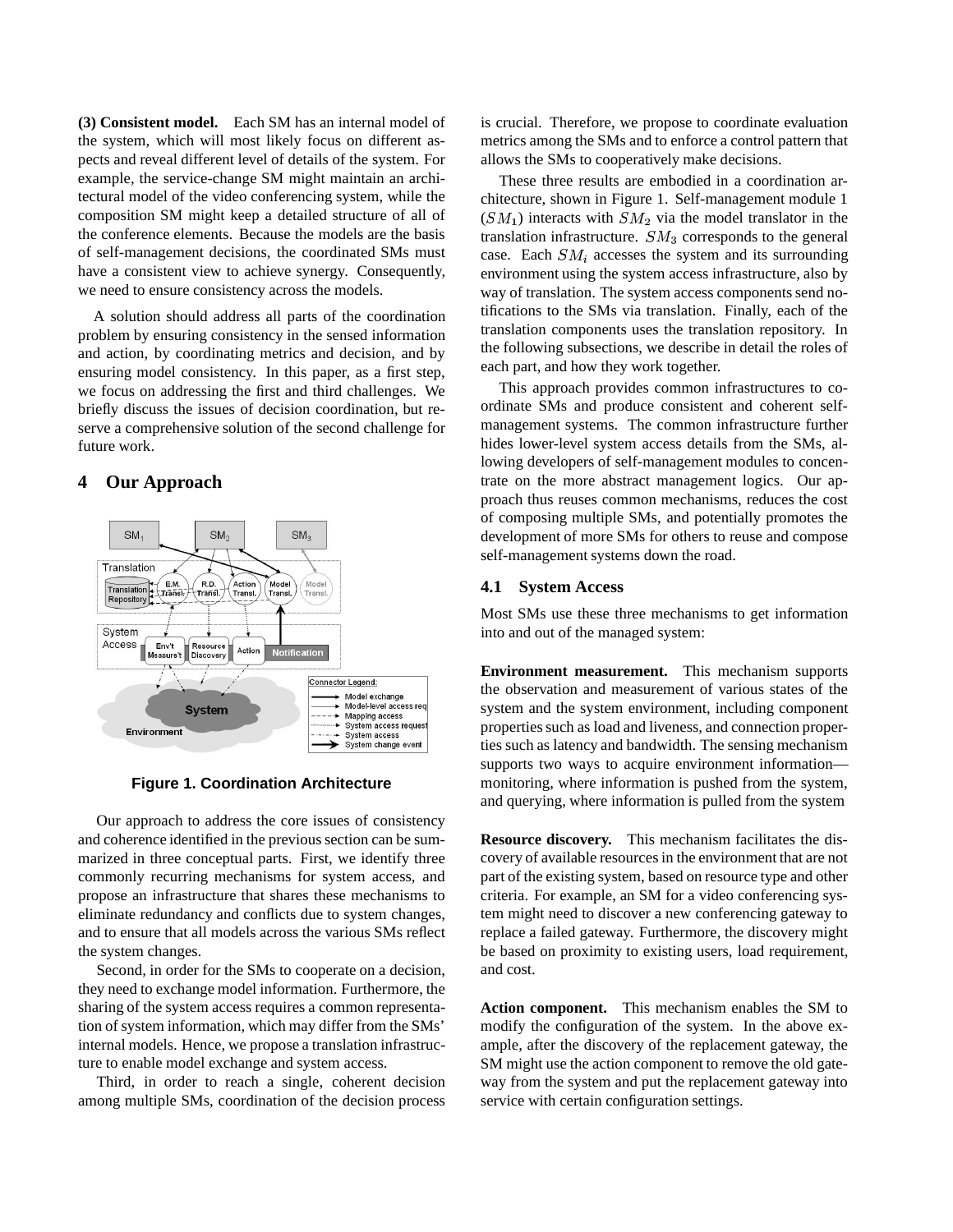Because of the importance and recurrence of these three mechanisms across SMs, when coordinating multiple SMs, we can eliminate redundancy by sharing these mechanisms among the SMs. Furthermore, since system access potentially changes the system, all models need to reflect the changes. Thus, our approach provides a shared system access infrastructure responsible for keeping the models in the various SMs updated through a notification mechanism when any one of the SMs accesses the system. This helps address the third challenge to ensure consistent models. Since not all changes affect all models, only the SMs whose models are affected need to be notified.

Consider an example where  $SM<sub>2</sub>$  removes an existing element from the system using the action component. The action component would notify the other SMs of this new change to the system. Next,  $SM_2$  might want to find a replacement element, which it does through resource discovery. The resource discovery component would notify the other SMs about the newly discovered resources. As a third example,  $SM_2$  might want to know some property of one of the new resources. It queries this property through the environment measurement component, which would then inform the other SMs of the queried property.

This shared system access infrastructure addresses the first challenge to ensure the consistency of sensed information from the environment, since all the SMs obtain their information from a single source. In addition, sharing environment measurement and resource discovery has the benefit of enabling performance optimization such as measurement caching. Sharing the action component facilitates synchronization of system changes to ensure consistent outcome in the system. In contrast, synchronizing multiple action components requires more complex organization scheme, protocols, and algorithms.

#### **4.2 Translation Infrastructure**

The second part of our coordination architecture is the translation infrastructure to enable the shared system access, which requires a common representation of system information, and the exchange of model information. To fulfill the two purposes, the translation infrastructure consists of separate translator components for exchange of model information and for each of the three system access functions. All of the translator components share a translation repository to maintain the necessary mapping information. Together with the notification mechanisms of the system access infrastructure, the translation infrastructure addresses the third challenge to ensure consistent models.

Note that there are potentially many different kinds of models that might need translation. However, we are most interested in models that reflect a run-time architecture of the system, such as a component-connector view. Our design of the translation infrastructure, in particular the different kinds of mapping knowledge, is thus based on this assumption.

**Translation knowledge.** The translation repository stores four kinds of mappings used by the translator components, namely type, element, operation, and error mappings. The use of a repository enables the translators to share the mapping knowledge.

**Type mapping.** The "type" refers to the class or category of an element and defines a set of properties that the element can have. The type mapping between two types  $t_1$ and  $t_2$  consists of a simple relation of their names, plus the relations of each of the properties of  $t_1$  to the corresponding property of  $t_2$ . Each property is represented as a pair of property type and property name. Type mapping must exist between different models, and between each model and the system. For example, in a self-managed video conferencing system with two coordinated SMs, we might see the following type mapping for a gateway element.

|       | $SM_1$        | $SM_2$             | Svs            |
|-------|---------------|--------------------|----------------|
| type  | GatewayT      | GW Type            | ServiceGW      |
| prop1 | N/A           | (String, location) | (InetAddr, ip) |
| prop2 | (float, cost) | (float, cost)      | (float, cost)  |

This table shows a mapping of a single type among  $SM_1$ ,  $SM<sub>2</sub>$ , and the system. The mapping provides a relation of the type names *GatewayT*, *GW Type*, and *ServiceGW*, and a set of relations between the properties of the types. Notice that not all properties have a correspondence in the other models and the system (e.g., location). In addition, some properties, like *location* and *ip* require transformation.

**Element mapping.** The "element" refers to an entity in a model or the system, and is a tuple of the entity's type and its properties. Given an element in a particular model, the element mapping allows us to obtain the corresponding element in another model, or the system. Thus, the element mapping is a simple relation between two elements. Continuing the previous example, we might see the following element map for a gateway element.

|        | SM1        | SM2            | $Sv_s$          |
|--------|------------|----------------|-----------------|
| (type, | (GatewayT, | (GW_Type,      | (ServiceGW,     |
| props) | $cost=1.3$ | location="PA", | $ip=10.1.2.3$ , |
|        |            | $cost=1.3$     | $cost=1.3$      |

**Operation mapping.** The "operation" refers to a unit of action that the SM can issue to the action component, which then carries it out on the system. Unlike the type and element mappings, operation mapping only exists between each of the SMs and the system. The operation mapping between two operations  $op_1$  and  $op_2$  consists of a simple relation of the operation names, plus the relations of each of the parameters of  $op_1$  to the corresponding parameters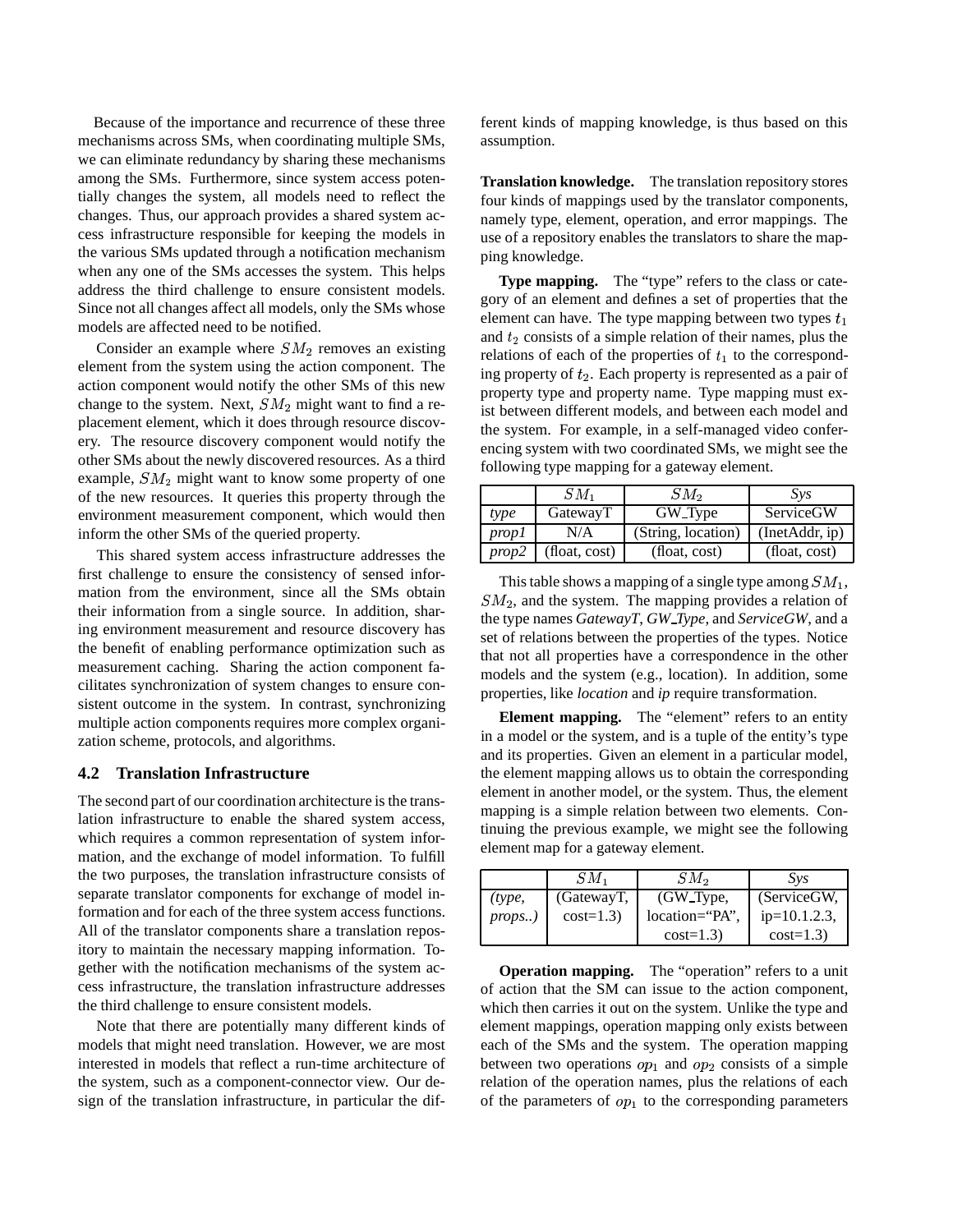of  $op_2$ . Each parameter is represented as a pair of parameter type and parameter name. For example, in the same self-managed video conferencing system, we might see the following operation map from  $SM<sub>1</sub>$  to the system:

|        | $SM_1$           | Sys              |
|--------|------------------|------------------|
| op     | start            | start            |
| param1 | (GatewayT, src)  | (ServiceGW, src) |
| param2 | (float, timeout) | (float, timeout) |

This table shows a mapping of an operation for starting a gateway element, in which the gateway parameter needs to be translated using the element mapping, but the timeout parameter does not. Notice, however, that a more generic parameter type can be specified to allow the operation to accommodate more cases.

**Error mapping.** The "error" refers to a problem that occurred during an operation. Like operation mapping, error mapping only exists between the system and each of the SMs. The error mapping between two errors  $ex_1$  and  $ex_2$ consists of a simple relation of the error identifiers, plus possible relations of the sources of error of  $ex_1$  to the corresponding sources of  $ex_2$ . For example, consider the same video conferencing system, where we might have the following error map from the system to  $SM_1$ :

| $SM_1$ | $S\mathcal{V}S$                                 |
|--------|-------------------------------------------------|
|        | error   GatewayNotFound   GatewayHostNotFoundEx |

Among the four types of mappings above, the type, operation, and error mappings are provided *a priori* to the translation infrastructure, and populated in the translation repository, before the system is deployed.

**Types of translators.** As mentioned before, there are four kinds of translator components. The *model translator* enables SMs to exchange model information with each other and to maintain consistency with the system. It uses the type mapping to transform individual elements of the source model to elements in the target model, generating element mappings in the process. For example, consider translating  $SM_2$ 's model, which contains a gateway element  $(q_2)$ as shown in element mapping table, to  $SM<sub>1</sub>$ 's model. The model translator would search for GW Type in the type mapping, find the target type GatewayT, create the target element  $(q_1)$  of that type, then use the property mapping to fill in the properties. Finally, it stores the resulting element mapping  $(g_1 \leftrightarrow g_2)$  in the repository.

The system access translators work similarly to the model translator to enable the SMs to communicate with the system access infrastructure. When an SM interacts with the system, it refers to system entities and types using the vocabulary of its internal model. It is the responsibility of these translators to transform those references to specific system entities that the system access infrastructure can understand and manipulate. Responses from the system access infrastructure also needs to be translated back into the vocabulary of the accessing module.

The *environment measurement translator* uses the element mapping to translate the elements in queries from the SMs. The *resource discovery translator* uses the type mapping to translate the resource type of the request, and the element mapping to translate the discovered resource elements. The *action translator* uses the operation mapping to translate the actions specified by the SMs, then the element mapping to translate the individual parameters as necessary, and finally the error mapping to translate any resulting error.

### **4.3 Decision Coordination**

The third part of our coordination architecture is the coordination of the decision process as the SMs use sensed information provided by the system access infrastructure to evaluate and act on a solution. Although we are currently still researching this problem, we believe that decision coordination can be achieved through coordinating evaluation metrics and enforcing a control pattern.

Evaluation depends on application-specific metrics, which may differ for different SMs. The problem is that the various metrics may be quite independent, or even conflicting, for example performance versus security. In such cases, the prioritization of the metrics is mostly a policy issue, so cannot be derived automatically. Consequently, our approach defers the coordination of metrics to the domain experts who are integrating the SMs. The domain experts must provide a compatible set of utility criteria to our coordination architecture to ensure that the SMs apply compatible metrics.

Compatible metrics for the SMs is only the first step, the next step is to ensure that when a problem arises, the SMs can cooperatively arrive at a coherent decision through some protocol of negotiation. In other words a control pattern must be established, and a few examples include:

**Single-active** Only one active at any time, with explicit yielding of control.

**Balance of power** Any module can veto the others.

**Master-slave** The master assigns tasks to the slave.

**Agent-based** Agent-like, peer-to-peer negotiations.

**Democracy** Modules use different metrics to decide on a solution, then majority voting determines an outcome.

One important factor that affects the choice of control pattern is the number of SMs coordinated. For any control pattern, the complexity of the interaction grows with the number of SMs coordinated. The more complex control patterns would be less practical for a large number of SMs. Relative priority of the self-management dimensions is another factor. Ultimately, the application domain and the stakeholders determine the best control pattern to enforce.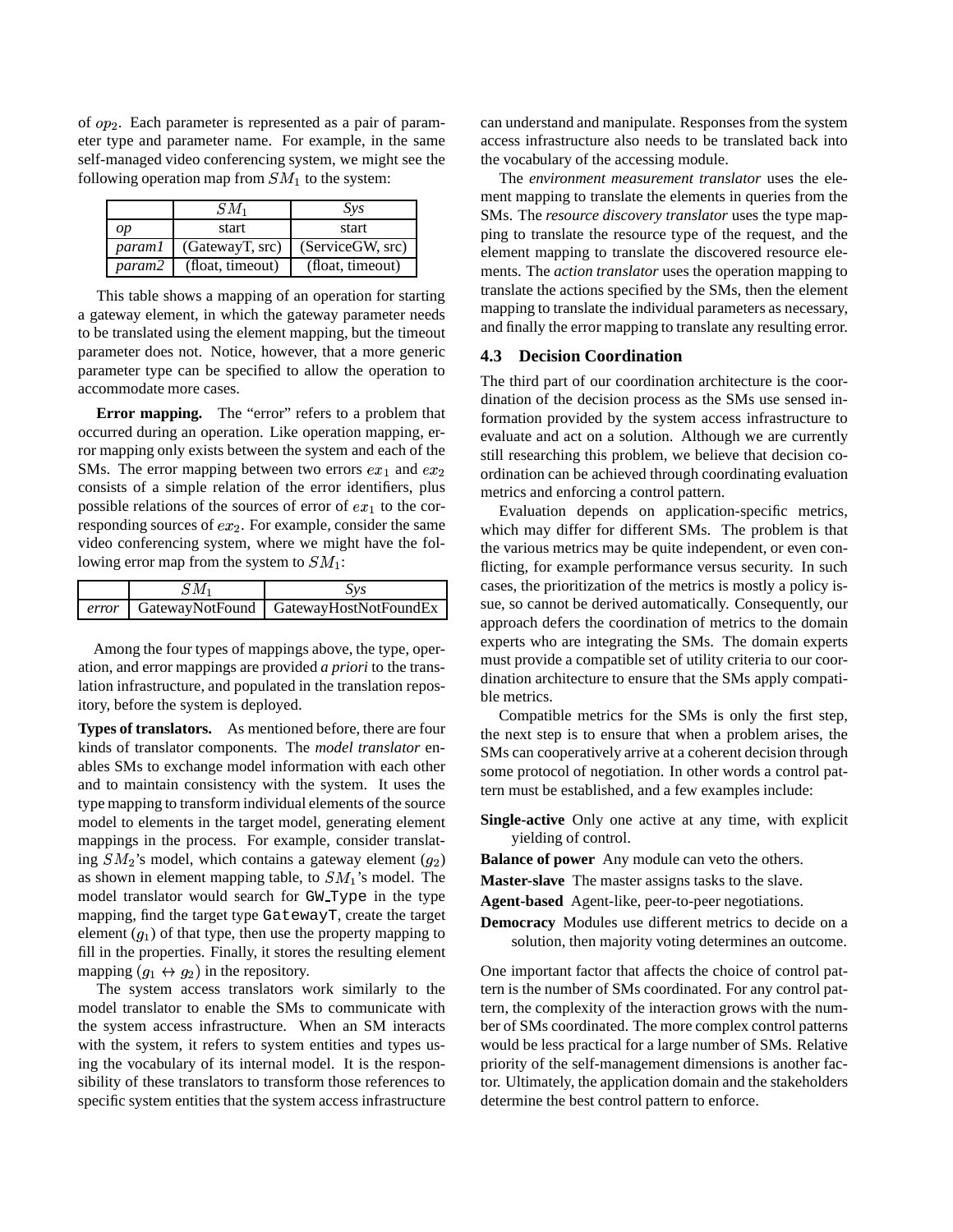In summary, we expect to address the second challenge to ensure non-conflicting and complementary decisions by (1) determining a set of compatible evaluation metrics for all the SMs based on domain-specific knowledge, and (2) establishing a control pattern suitable to the application domain that will ensure a single coherent decision.

# **5 Case Study**

To evaluate our approach, we performed a case study where we coordinated two existing SMs—Libra and Rainbow to manage a single system. To test the resulting selfmanagement coordination, we chose a video conferencing system as an example target system. The video conferencing system used did not dynamically adapt. It was therefore a good candidate for applying multiple dynamic adaptation techniques without being concerned with interfering adaptations from the system.

#### **5.1 Overview**

**The Libra framework.** The goal of the Libra framework is to dynamically compose a "service instance" (consisting of various components) that is optimized for the requirements and preferences specified in a particular user request, taking into consideration the global environment characteristics at the time of the request. In other words, Libra aims to provide the global configuration capability. To achieve this efficiently, Libra separates the domain-specific *knowledge* of composition from the generic *actions* involved in the actual composition. A service provider that wants to use the Libra framework to provide a service would translate its domain-specific knowledge into a "service recipe" that specifies what components are needed given certain requirements, what environment information should be obtained for optimization, and so on. The central element in Libra is the *synthesizer*, which interprets the recipe given by the provider and carries out the actions accordingly, e.g., finding the necessary components, querying for the needed environment information, calculating the optimal composition, and starting and connecting the components [19].

**The Rainbow framework.** Rainbow is an architecturebased, dynamic self-adaptation framework that monitors and incrementally adapts a target running system using the system's architectural model. The architectural model externalizes the reasoning of system properties and conditions for adaptation. The architectural model satisfies an architectural style, which defines a family of architectures with a set of types for components, connectors, interfaces, and properties together with a set of rules that govern how elements of those types may be composed. The framework'sleverage of architecture style enables analysis, system evolution, and reuse of both adaptation expertise and infrastructure, thus achieving cost-effectiveness [5, 10].



**Figure 2. A video conferencing session example**

**Video conferencing system.** Our target system is a video conferencing system that supports users with different conferencing applications and hardware capabilities and involves various components across heterogeneous network environments. Specifically, three types of user are supported: (1) Vic/SDR users, who use a combination of conferencing tools [2] designed for the MBone multicast testbed [1], (2) NetMeeting users, who use the NetMeeting application [24], and (3) Handheld users, who use a handheld device with an application that only receives video from a conferencing session.

To support these different users in a single video conferencing session, a number of service components are needed. For example, Figure 2 shows a video conferencing scenario that involves one Vic/SDR user, one NetMeeting user, and a handheld user. First, since Vic/SDR uses the Session Initiation Protocol (SIP) [16] for session setup while Net-Meeting uses the H.323 protocol [20], a "video conferencing gateway" (VGW) must be used to translate the different negotiation protocols. Secondly, the handheld application does not have the capacity to perform the session negotiations. Therefore, a "handheld proxy" (HHP) is used to negotiate on behalf of the handheld user. Finally, the communication among the Vic/SDR user, the VGW, and the HHP requires IP multicast, which is not available in the wide-area network. Therefore, an "end system multicast" (ESM) approach is used that uses a number of "ESM proxies" (ESMPs) to provide the IP multicast functionality across the wide-area network.

#### **5.2 Coordinating Libra and Rainbow**

The Libra self-management framework has the expertise in global configuration, while Rainbow has strength in incremental adaptations. For managing a system, these two capabilities serve complementary roles, so it is natural to consider a synergistic composition of the two frameworks. Taking the approach outlined in Section 4, we coordinated the Libra and Rainbow frameworks by sharing a system access infrastructure, creating a translation infrastructure, and establishing a control pattern to coordinate decisions.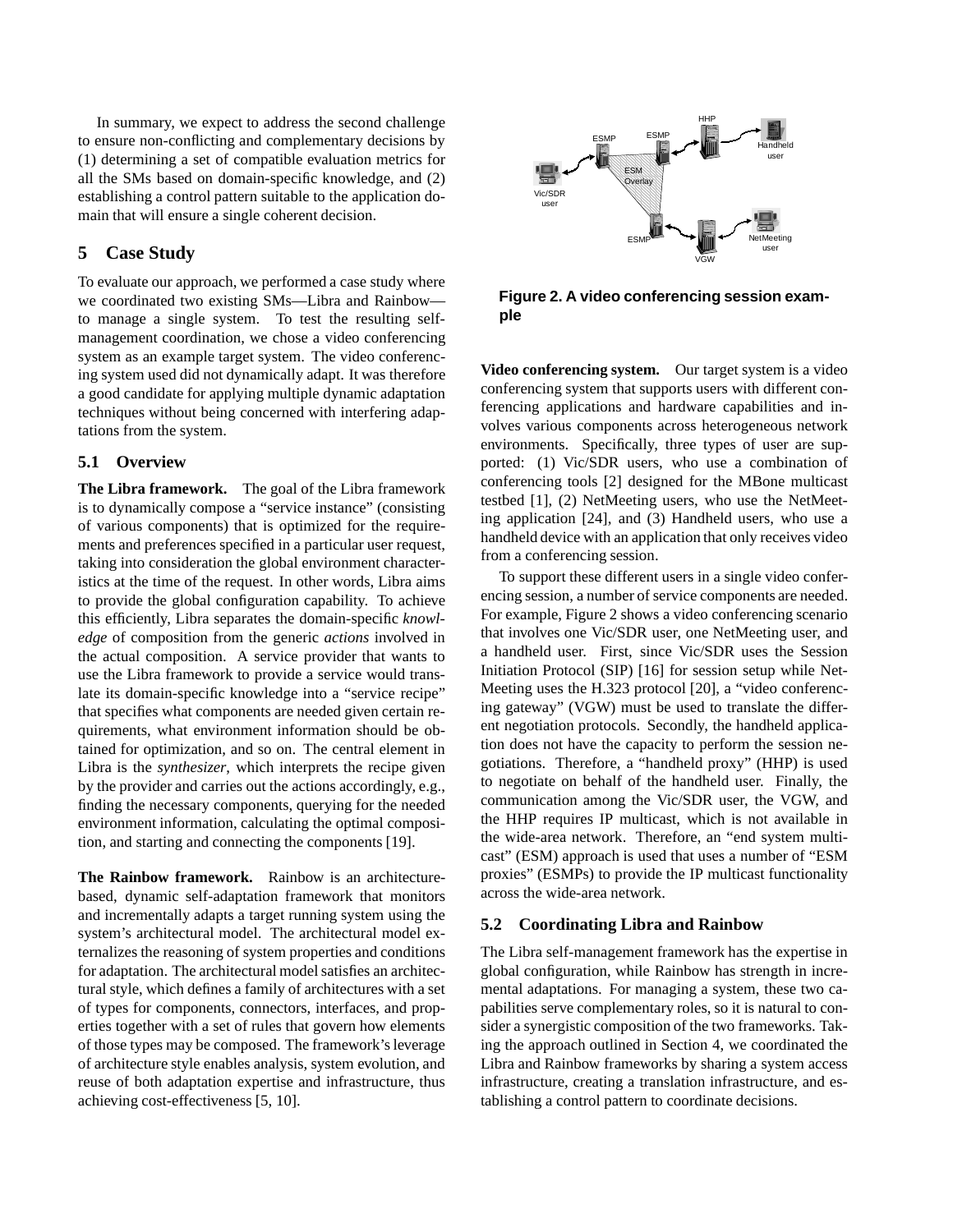

**Figure 3. Rainbow-Libra Coordination**

The resulting framework is shown in Figure 3, using matching shapes with Figure 1 to help relate corresponding parts. Synthesizer is one of the SMs. Tailor with the model manager together form the other SM. Details on the rest of the framework follow.

**System access.** As described earlier, the system access infrastructure provides the mechanisms of environment measurement, resource discovery, and action components, which are needed by the SMs, Libra and Rainbow. Our general approach to providing these capabilities has been outlined in Section 4.1. One part that is specific to this particular case study is the use of gauges and probes to support environment measurement.

Environment measurement involves two aspects: monitoring and querying. In other words, the gauges and probes support both push-based and pull-based methods for acquiring environment information. A probe is able to observe or measure certain properties of system elements. In the monitoring mode, the information gathered by a probe is periodically published to interested gauges, which then report the information to an SM.

On the other hand, when an SM wants to acquire the up-to-date value of a property, it can query the appropriate gauge, which asks the corresponding probe to get the current value of the property. The distinction between probes and gauges is that gauges serve the function of the translator for environment measurement.

**Translation infrastructure.** The translation infrastructure bridges the gap between the models of the SMs, and between the SMs and the system. In this case study, the Rainbow framework operates at the architecture level, so translation between the Rainbow module and the system is necessary. For system access, translation is realized via gauges for the environment measurement and resource discovery components, and a repair translator for the action component. The model translator works partly as we described, to translate between the system and Rainbow's model. Based on our analysis of the video conferencing system, we generated the initial type mappings of system element types to architectural element typesfor the translation infrastructure.

On the other hand, the Libra framework actually operates at the system level, so translation between the Libra module and the system is unnecessary. In addition, the translation between the Rainbow module and the Libra module only requires the same translation knowledge described above.

**Decision coordination.** To ensure a single coherent decision between the SMs, in this case study, the provider speci-fies and provides non-conflicting evaluation metrics to both Libra and Rainbow. As an initial attempt, the *single-active* control pattern is used to coordinate decisions between Libra and Rainbow, and changes to the system occur through the action component in the shared access infrastructure.

Global configuration incurs a higher computation cost, but results in an optimal configuration. On the other hand, incremental repair incurs a lower computation cost on a shorter timescale, but the resulting decision may not be globally optimal. The natural arrangement is to alternate between the two, performing global configuration only when necessary, and otherwise performing incremental repair to handle the localized problems.

The coordination works as follows: Initially, a user sets up a video conferencing session, and the Libra framework performs the initial conferencing system configuration based on the user request and the provider's recipe. It then informs the Rainbow framework of the architectural model of the system via the model translator, and hands the control to Rainbow. Rainbow begins monitoring the system for problems and making incremental repairs when necessary.

Each time Rainbow detects a problem, it uses its evaluation metrics to determine the best repair. If Rainbow cannot fix the problem, it will pass the control to Libra for total reconfiguration. Libra then composes a new video conferencing session using its own set of evaluation metrics.

Although both frameworks access information about the system, their difference in expertise means different kinds of information are needed. The Libra framework queries system information on demand so that it can make informed, globally optimal decisions. On the contrary, Rainbow needs access to information quickly to make expedient, run-time decisions so it must cache observed or queried states over a window of time, thereby trading off accuracy and overhead (of data-caching) for a shorter latency of adaptation response. Therefore, within the general coordination approach, customization will be necessary depending on the SMs being coordinated.

# **6 Prototype Implementation**

In the previous section, we described at an abstract level how we realized the coordination architecture for the case study to integrate Rainbow and Libra. In this section, we describe the prototype implementation.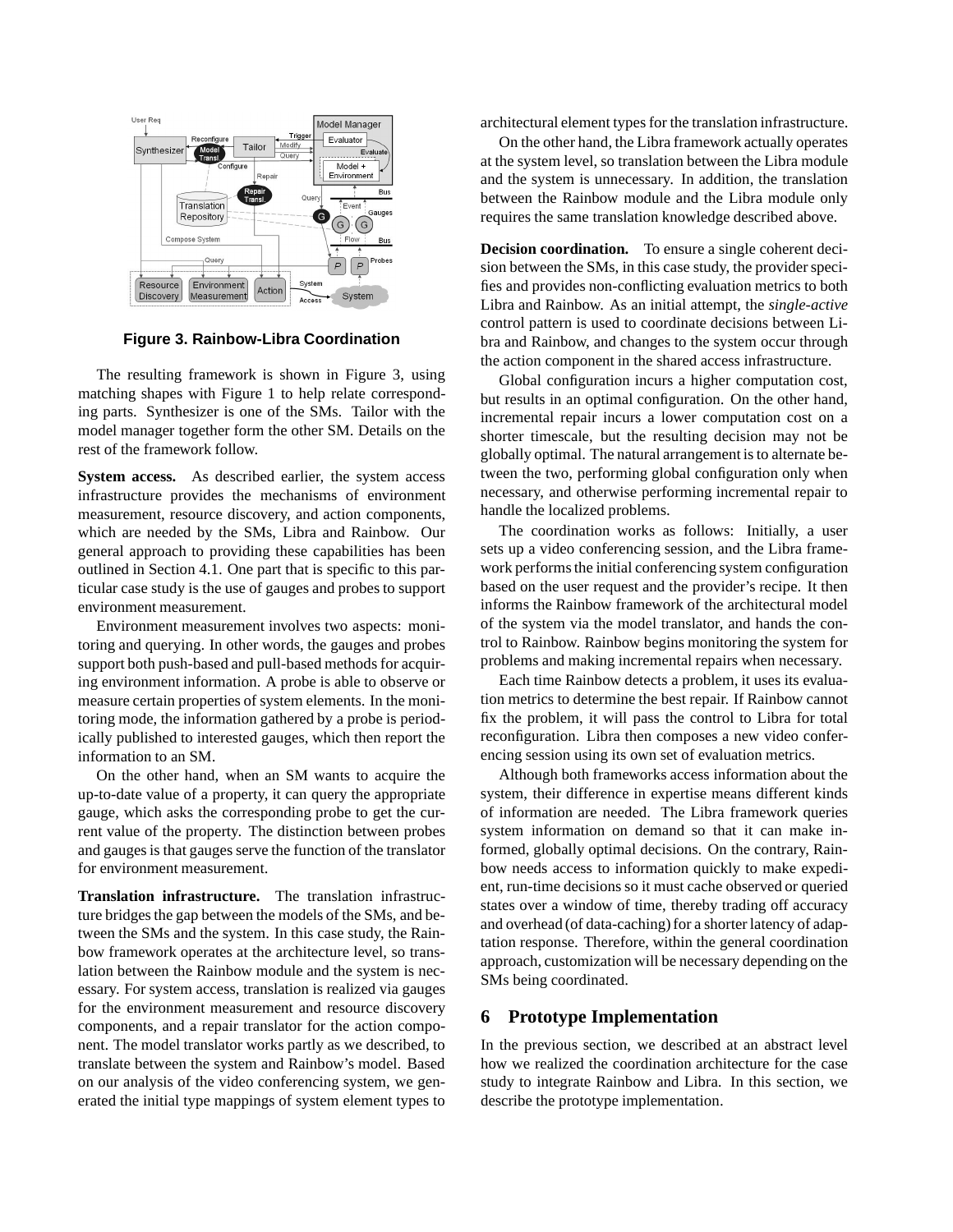**Self-management module components.** Tailor and the model manager comprise the evaluation and decision components in the Rainbow module. The model manager maintains an architectural model and provides a set of interfaces for updating, changing, and querying the model, and for querying the system. It evaluates the model to detect problems and triggers Tailor to repair them.

Synthesizer is the decision component in the Libra framework. Our prototype implementation contains a specialized synthesizer for the video conferencing service.

**Coordination architecture components.** The high-level components in the architecture are implemented in Java and provide RMI interfaces for interaction with each other. The communication between components is via XML request and response messages over RMI, where we have defined message schemas for all communication to validate the messages.

The environment measurement mechanism in the system access infrastructure includes two subcomponents network measurement and monitoring gauges and probes. The network measurement currently provides latency estimates of network connections. This is achieved by using the global network positioning (GNP) [25] approach, which models the Internet as a geometric space. The monitoring gauges and probes use the Siena publish-subscribe infrastructure [4], and currently include probes that can monitor the load and liveness of components in the system.

For resource discovery, we use the network-sensitive service discovery (NSSD) infrastructure [18]. The Libra or Rainbow module can look for a service component by sending a request to the NSSD directory, specifying the desired service type and a set of predicates, which indicates constraints and preferences on the values of certain attributes of the service. Such attributes might include, for example, cost, supported protocols, and even network latency to a particular user.

The action component provides the mechanism for the Libra or Rainbow module to modify the system configuration. It comprises a high-level Java part to provide an RMI interface to the rest of the infrastructure, and a low-level C++ part to interact with the target system and carry out the actual operations.

For the translation infrastructure, the translation repository is realized by a complex hash data structure and an RMI interface for the various translators to store and retrieve the mappings. The data stored in the mappings are Java object representations of the types, elements, operations, errors. As an implementation artifact, we merged the functionalities of the environment measurement and resource discovery translators.

**Video conferencing applications.** In the video conferencing system, the user applications include NetMeeting and Vic/SDR, which are existing applications, and the handheld conferencing application, which is a slightly-modified version of Vic.

We use the following three system components. The video conferencing gateway (VGW) supports interoperability between H.323-based and SIP-based conferencing applications, i.e., it translates the session negotiations and forwards the video streams during the session [17]. We implemented a handheld proxy (HHP) that is able to join a conferencing session on behalf of a handheld user. Finally, we use a "proxy-based" variant of the end system multicast (ESM) approach described in [6], i.e., the ESM proxies (ESMPs) establish a multicast overlay among themselves, and each end system communicates with a particular ESMP to send and receive multicast data.

Since all these applications are legacy components, we implemented wrappers to allow the system access infrastructure to control these components. Finally, note that most infrastructure components such as the environment measurement and resource discovery mechanisms might be reusable in other efforts of self-management coordination.

# **7 Evaluation**

We use the video conferencing system described in Section 5.1 to test the prototype and demonstrate that a coordination framework designed and implemented according to the recipes of the coordination architecture can consistently and coherently manage a system. To do so, we performed a case study of two adaptation scenarios: one to add a new user and another to respond to component failure. Each required the interaction of the Libra and Rainbow modules to compose and adapt the video conferencing system. The coordinated Libra and Rainbow did achieve the desired adaptations, allowing the new user to join and recovering in the presence of the component failure.

We also used the two scenarios above to quantify the additional overhead introduced by the coordination architecture, i.e., the overhead of the translation infrastructure (but not the system access mechanisms because they would be needed even without coordination).

**Scenario 1:** *New Vic user***.** In the first scenario, a new Vic user requests to join an already running video conferencing session. This request causes the Rainbow model manager to trigger Tailor to perform an adaptation as follows. First, Tailor (through the query translator) queries network measurement for the latency between the new Vic component and each of the three existing ESMPs. After the three queries, Tailor chooses the ESMP that is "closest" to the new Vic and issues a "connect" operation, which goes through the repair translator and is executed by the action component to configure and start the user's conferencing application. Our measurements show that this adaptation takes about 2130 ms, of which the system access mechanisms cost 1600 ms,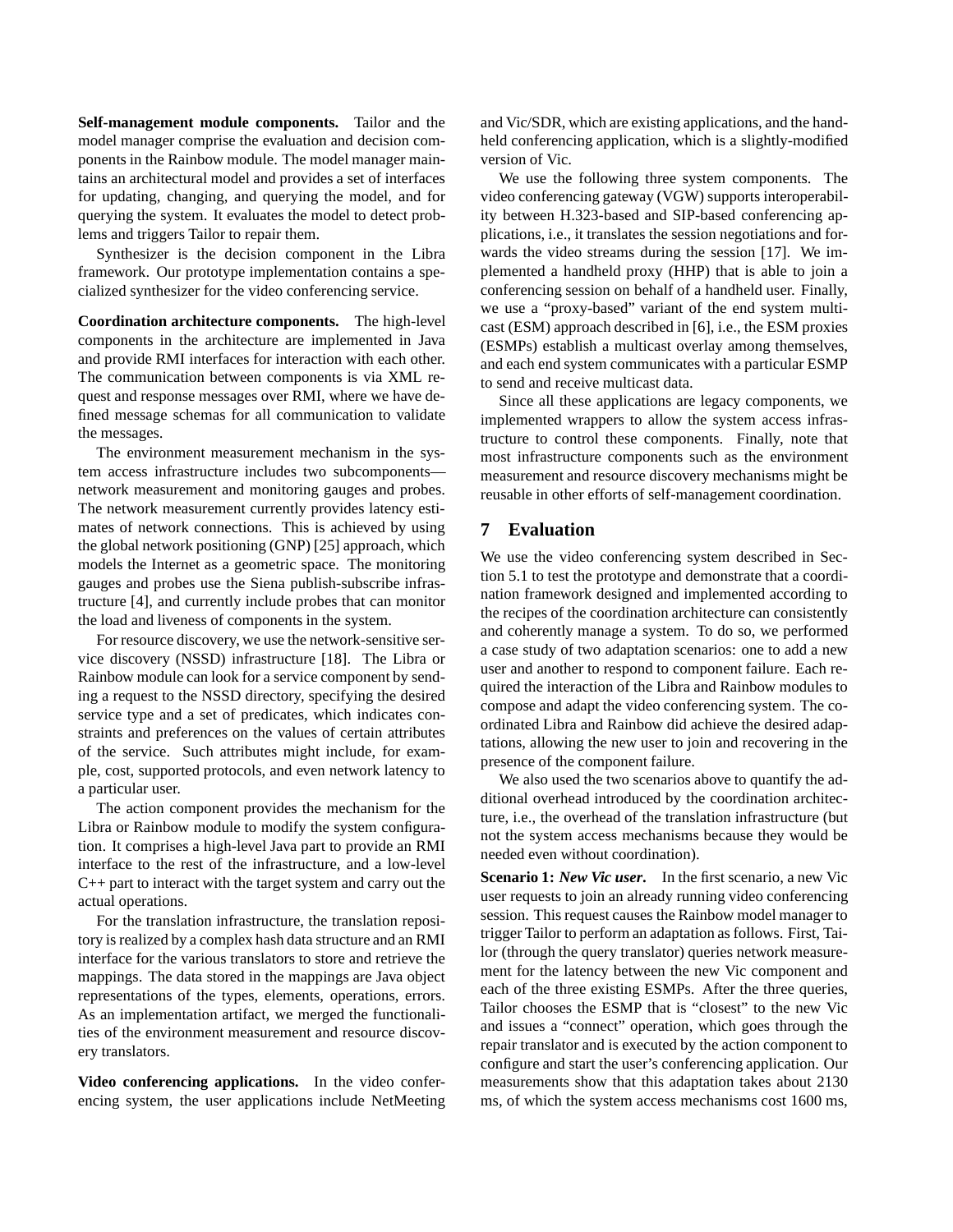the Rainbow module spent 230 ms, and the overhead introduced by translation is 300 ms.

**Scenario 2:** *Failed ESMP***.** In the second scenario, one of the three existing ESMPs in the session fails. This failure is detected by a liveness probe and reported to the model manager, which triggers Tailor to perform an adaptation as follows. First, Tailor (through the model manager and query translator) queries the resource discovery mechanism to find a new ESMP to replace the failed one. Then, Tailor issues the following operations, which are translated by the repair translator and executed by the action component: *shutdown* the failed ESMP, *start* the new ESMP, *connect* the new ESMP to the two remaining ESMPs and the end point served by the failed ESMP (three connect operations), and finally *activate* the new ESMP. The measurement results show that this adaptation takes about 2730 ms, of which 1500 ms are spent on system access mechanisms and 330 ms on Rainbow, and the translation overhead is 900 ms.

From these preliminary results, we believe that the overhead introduced by the translation layer is reasonable, given that in both cases it is well below the cost of actually accessing the system.

### **8 Discussion**

The self-management approach implied in this paper rests on an important assumption that for any target system, the framework has access to some measurement, resource discovery, and effecting mechanisms to observe and change that system. We believe this assumption is reasonable because a growing number of measurement tools and infrastructures are able to provide information about common component or connector properties, such as network bandwidth and latency measurements. Several different resource discovery protocols and infrastructure exist that can discover new services and resources for a system. Likewise, effector technologies are emerging to support dynamic changes to running system components (e.g., Workflakes [15]). For many legacy systems, it is conceivable to use wrappers to add hooks for making system changes.

In order for the coordination approach to work, a few unresolved issues remain. First, to maintain consistency across *n* SMs,  $O(n^2)$  possible paths of translation exist between the SMs and between each SM and the system, potentially requiring  $O(n^2)$  translators and complicating integration. However, the number of dimensions, i.e., size of  $n$ , is unlikely to be large. Also, the models might not overlap significantly because they address different dimensions of the system. Finally, more sophisticated representation of translation knowledge can help reduce the number of translators to  $O(n)$ .

Second, there are other self-management dimensions in addition to what we explored in the case study. The coordination of these potentially conflicting dimensions ultimately depends on the policy set forth by the stakeholders. For example, domain experts coordinating the performance and security dimensions of a system might stipulate that security overrides performance in all cases. As long as the coordination policy can be expressed as a set of compatible metrics and enforced by a control pattern, then we believe that our approach would still be applicable.

Third, many different control patterns are possible to coordinate self-management actions. The sophisticated control patterns enable the SMs to engage in intricate interactions. For example, the *democracy* pattern might be used to coordinate five equivalent SMs to increase fault tolerance. Or, the *balance of power* pattern might be used so that a security-oriented SM could veto a potentially insecure change from a performance-oriented SM.

Finally, the work presented in this paper is inherently centralized, where monitoring and action are performed in a centralized fashion within the shared infrastructures. Making this assumption has allowed us to focus on core issues of self-management, namely monitoring, detection, evaluation, and action. At the same time, there may be concerns of scalability and single point of failure. However, the coordination architecture is potentially applicable in a distributed setting. For example, the self-management modules might be distributed in different hosts. One might implement the system access and environment measurement infrastructure using distributed middleware. The translation infrastructure can be distributed by replicating the translators that were shared between SMs, and by replicating the repository to ensure available access of translation knowledge. The coordination and other distributed computing issues are future research problems.

## **9 Conclusions and Future Work**

In this paper we presented a coordination architecture and approach that address the challenges of composing multiple self-management modules in a consistent and coherent manner to manage a system. We demonstrated our approach by integrating two self-management modules, Libra and Rainbow, in a case study, and applying a prototype implementation to an example video conferencing system.

We then showed that the approach works using two adaptation scenarios. Finally, our evaluation based on the prototype shows that the coordination architecture achieves reasonable performance. We believe that our approach is more generally applicable to coordinating multiple selfconfiguring and self-healing modules, but unresolved issues remain, as we have discussed above.

For future work, we plan to address the difficult challenge of coordinating decisions between different and possibly conflicting SMs. To resolve this challenge, we will need to better characterize the kinds of SMs possible, develop a technique to coordinate the various evaluation met